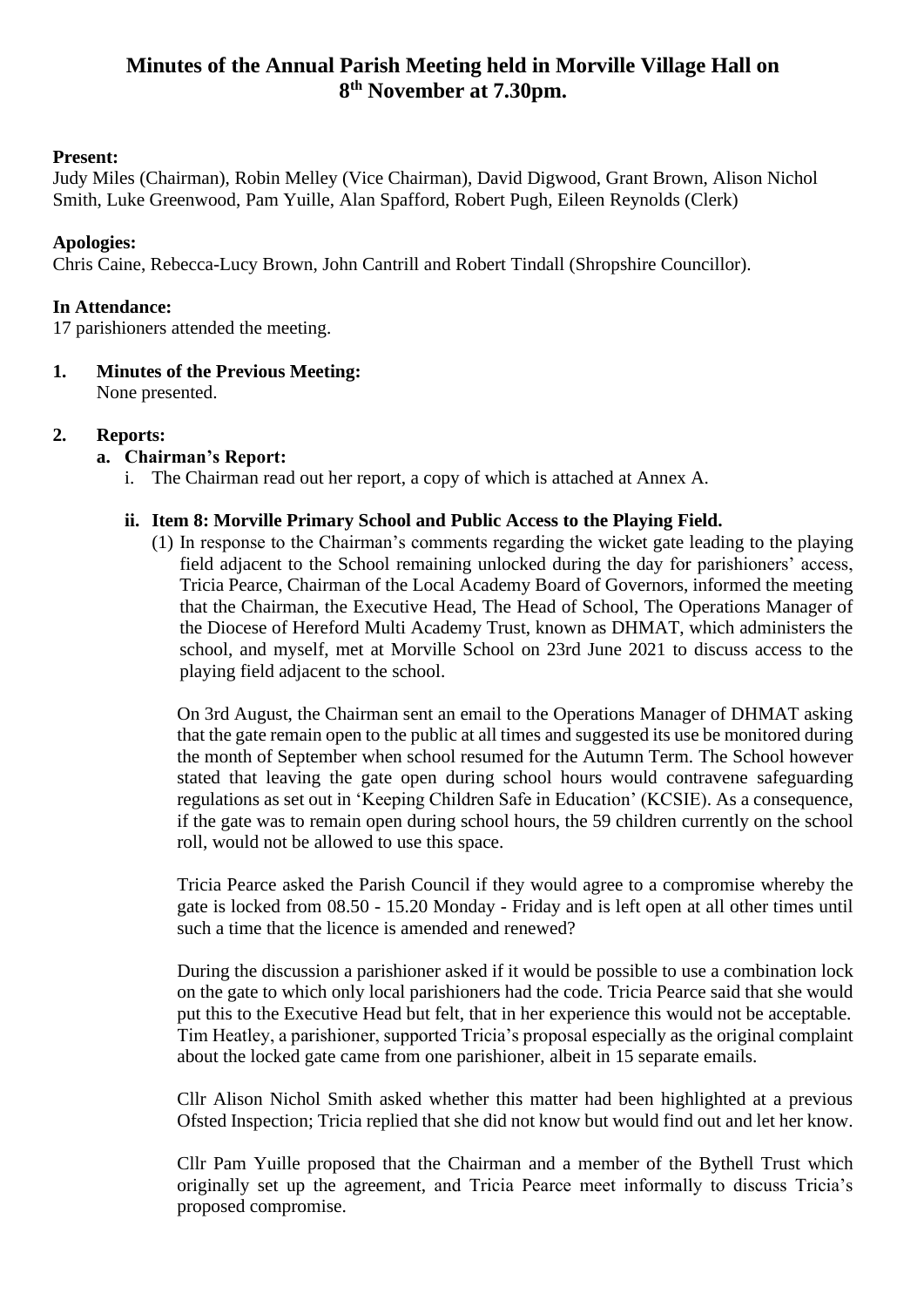The proposal was seconded by Cllr Robin Melley and was passed by a show of hands. Tricia Pearce added that this meeting should take place as soon as possible and at least before the end of this Autumn Term.

**Action:** The Chairman and Tricia Pearce.

(2) In addition to the above Tricia Pearce asked the following question:

At the 23rd June meeting held in the playing field adjacent to Morville School, we discussed the matter of resurfacing the service road. Can you tell me where we are with this? The Clerk to the Parish Council informed the meeting that she had brought up the matter with Shropshire Council's Highways Department and had spoken to their solicitor, Mr White. She reported that she had not heard anything more.

Tricia Pearce asked the Clerk to get back in touch with the Department and establish a timeline for the commencement and completion of the work. She also asked the Clerk to send the contact details of Mr White to her.

### **Action:** The Clerk

#### iii. **Item 9: Road Closure Notices**

(1) It was noted that The Clerk receives road closure notices from Shropshire Council and forwards them to the councillors to disseminate to their parishioners. However, it was clear that this information was not reaching enough parishioners.

The Chairman asked Cllr Alison Nichol Smith if she would print out the notices she received and post them on the Morville Village Noticeboard She agreed to do this.

### **Action:** Alison Nichol Smith

(2) It was noted that most parishioners present had learnt of tonight's meeting not from the Parish website but from the Morville Newsletter but it was agreed that, as the newsletter was a monthly production, this would not work for road closures.

Cllr Robin Melley informed the meeting that he had an email database for Monkhopton parishioners which worked well.

Anthony Pitchers, a parishioner, suggested both Facebook and the Parish Website should be used to keep parishioners informed on what was going on in the parish.

Cllr Pam Yuille suggested that the reason why few parishioners looked at the website was because such useful information was not posted there. She proposed a pilot during which she would forward the notices that she received from The Clerk to the volunteer who posts such info on the website, but only if he was willing to undertake the extra work. This was seconded by Cllr Grant Brown and passed by a show of hands.

**Action:** Pam Yuille and the Clerk.

(3) Cllr Pam Yuille reminded the audience that a vote taken at a Parish Meeting is not binding on the Parish Council until it had been voted on by the Parish Council. The Chairman agreed.

# **b. Shropshire Councillor's Report:**

**i.** In Cllr Robert Tindall's absence the Chairman read out his report, a copy of which is attached at Annex B.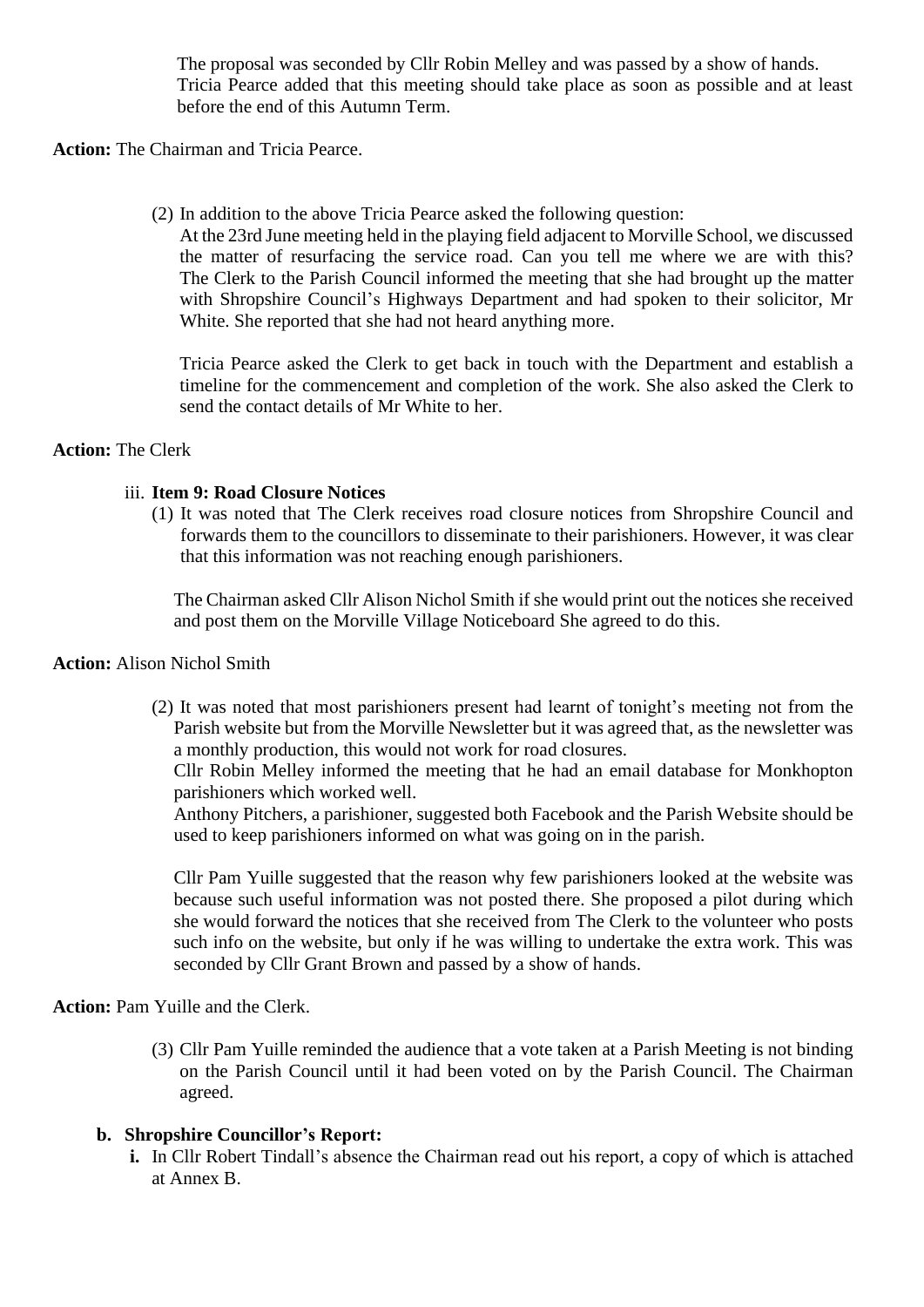### **ii. Local Plan and the proposed TW proposals to build 1,050 homes:**

In response to Cllr Tindall's comments on the TW proposal and the Local Plan, Steve McDermott, a parishioner, was asked to comment:

- (1) He assured the Chairman that part of the development site is in Morville Parish, and drew her attention to the map of the Parish Boundary that is published on the Parish Council website.
- (2) He reminded the Parish Council that, as part of their submission to the Reg 19 consultation, they had indicated that they wished to attend a hearing session before the Planning Inspector, to put their case. That these hearings would commence when the Inspector had completed her scrutiny of the Reg 19 submissions, and it would be sensible if the Parish Council were to discuss and prepare for what could be a complex session.
- (3) He suggested that an orchestrated case should be agreed with other consultees, including Cllr Tindall, Tasley Parish Council and Bridgnorth Town Council, and proposed that this process could be expedited by the appointment of a single councillor to represent Morville Parish Council on a working party. On being asked if he, himself, would be prepared to contribute to such a working party, he said that he would.
- (4) Cllr Pam Yuille asked if any parish councillor was prepared to act as their representative. Cllr. Robin Melley said he might be willing but this would be subject to constraints on his time and availability and he would like to know more about what was involved before committing himself. Steve McDermott said it would involve making representations to the inspector who was scrutinising the plan, giving the opinions of the Morville people.
- (5) Cllr Pam Yuille proposed working party might include Anthony Pitchers who had drafted a large part of the Parish Council's submission to the Reg 19 consultation. Anthony said that all members of a working party would contribute but that the Parish Council's response had to be driven by the Parish Council and that they needed to prepare it now so as to be ready.
- (6) Steve McDermott added that the Inspector was currently scrutinising the submissions and one did not know how long that would take but it could well mean that the hearings would take place early next year.
- (7) A councillor asked if they could respond collectively to the working party rather than have one representative on it. Steve McDermott explained that one councillor would have to deliver the response in front of the Inspector and so that councillor needed to be a member of the working party.
- (8) The Chairman concluded that they would take a vote on it during the parish meeting that was to follow this one.

**Action:** Parish Council and Clerk

#### **iii.Drainage at Underton:**

Cllr Pam Yuille informed the meeting that there were three sites along Underton Lane where work had been done. Cllr Grant Brown said there were still problems at West Farm despite the work done so far with water flowing into where the silage was stored. Cllr Grant Brown said he had emailed those responsible and copied in Cllr Tindall.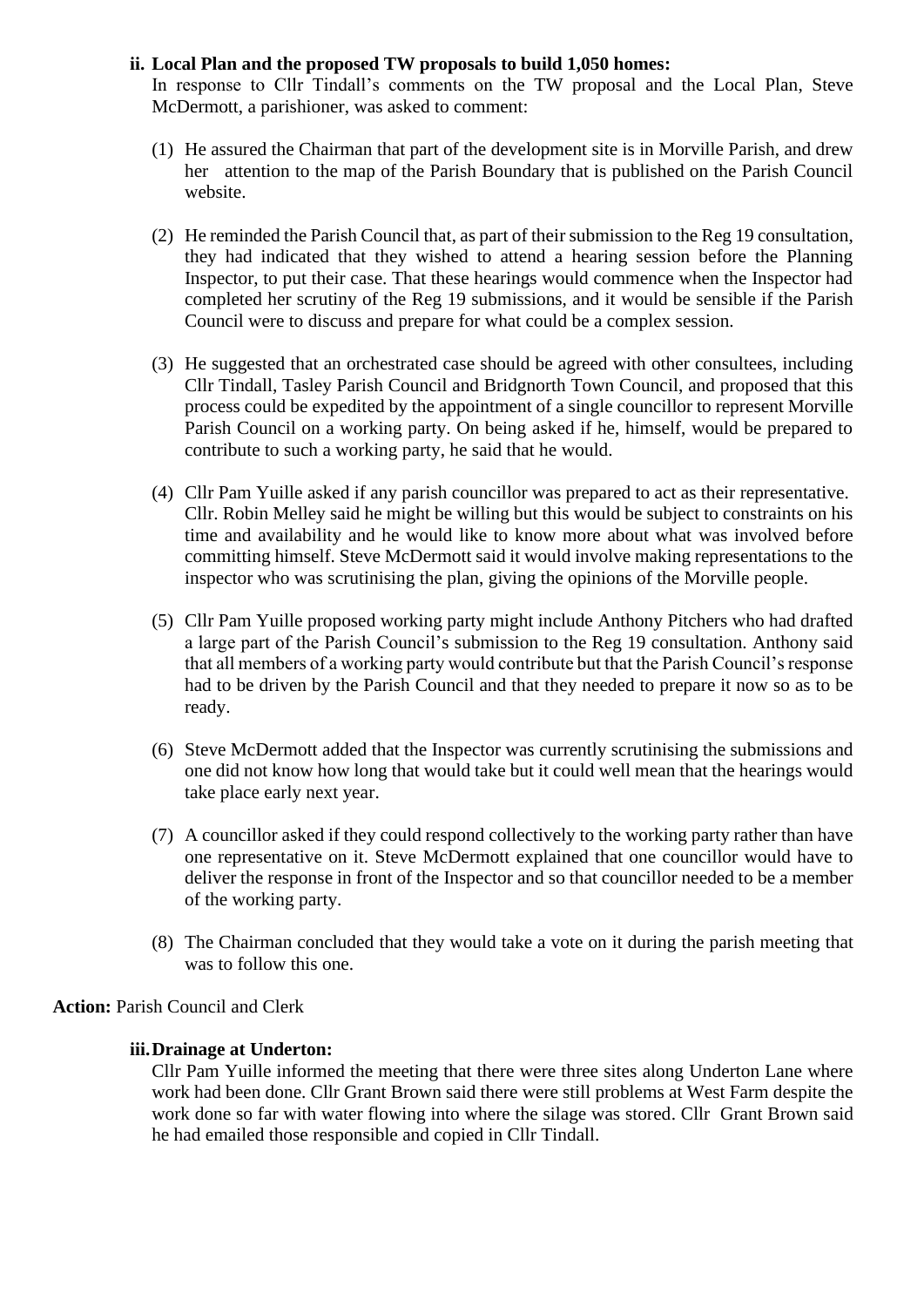#### **iv.The Acton Arms:**

Cllr Yuille read out the following two questions which had been emailed to her by Gary Egginton, a parishioner, as he was unable to attend the meeting himself:

- Q1: There are increasing environmental issues about the site with full and overflowing waste bins, the old caravan, etc all creating an environmental risk to the site and the village. Could the Council use some form of environmental legislation to enforce the site owner to undertake an urgent clean-up of the site?"
- A: Cllr Pam Yuille informed the meeting that she had contacted Environmental Health at Shropshire Council who said they could not force the owner to clean up the site. However, as suggested by Cllr Tindall, she proposed that she draft a letter to James Collins, for approval by all the councillors, asking for permission to allow volunteers from the Save The Acton Arms Group (STAAG). This was seconded by a parishioner and passed unanimously.

### **Action:** Cllr Yuille

- Q2: What planning permission has been granted to the site owner regarding the pub being restored for use before any work is done to build the houses?
- A: As stated in the Chairman's Report Clause 11 of Shropshire Council's Decision Notice of 9 September 2021 states that:

"Prior to the commencement of the development hereby approved, a full detailed schedule of works and scheme for the refurbishment works of the Acton Arms Public House, shall be submitted to and approved in writing by the Local Planning Authority. The refurbishment works shall be carried out and completed, strictly in accordance with the approved details, prior to the first occupation of the dwelling houses hereby approved."

#### **v. Speeding in the Corvedale:**

Cllrs Yuille, Caine and Melley attended a meeting organised by Munslow Parish Council on 25 October to discuss all the traffic issues along the length of the Corvedale and possible ways of addressing them.

Munslow Parish Council had presented a draft document covering their parish but it was agreed that this report should be extended to cover the B4368, B4365 & B4378 and that a collective response from all the parishes could be agreed which would then be circulated to Shropshire Councillors; MPs; Police; Shropshire Council Highways and the press.

#### **Cllr Robin Melley left the meeting at 8.50 pm.**

#### **c. Village Hall:**

No report was available as Cllr Caine was not present.

#### **d. Responsible Finance Officer:**

- i. The Parish Clerk, in her role as the Responsible Finance Officer, read out her report, a copy of which is attached at Annex C.
- ii. Referring to her report, Anthony Pitchers, a parishioner, asked what a Lengthsman was and what were their duties. The Chairman informed the meeting that the Lengthsman was responsible for collecting rubbish, unblocking drains and doing general maintenance throughout the parish. Parishioners Richard Dorrell and Lesley and Andrew Moxon from Weston asked if the Lengthsman was value for money as they had never seen him in and around Weston and that they did the litter picking themselves. The Clerk informed the meeting that the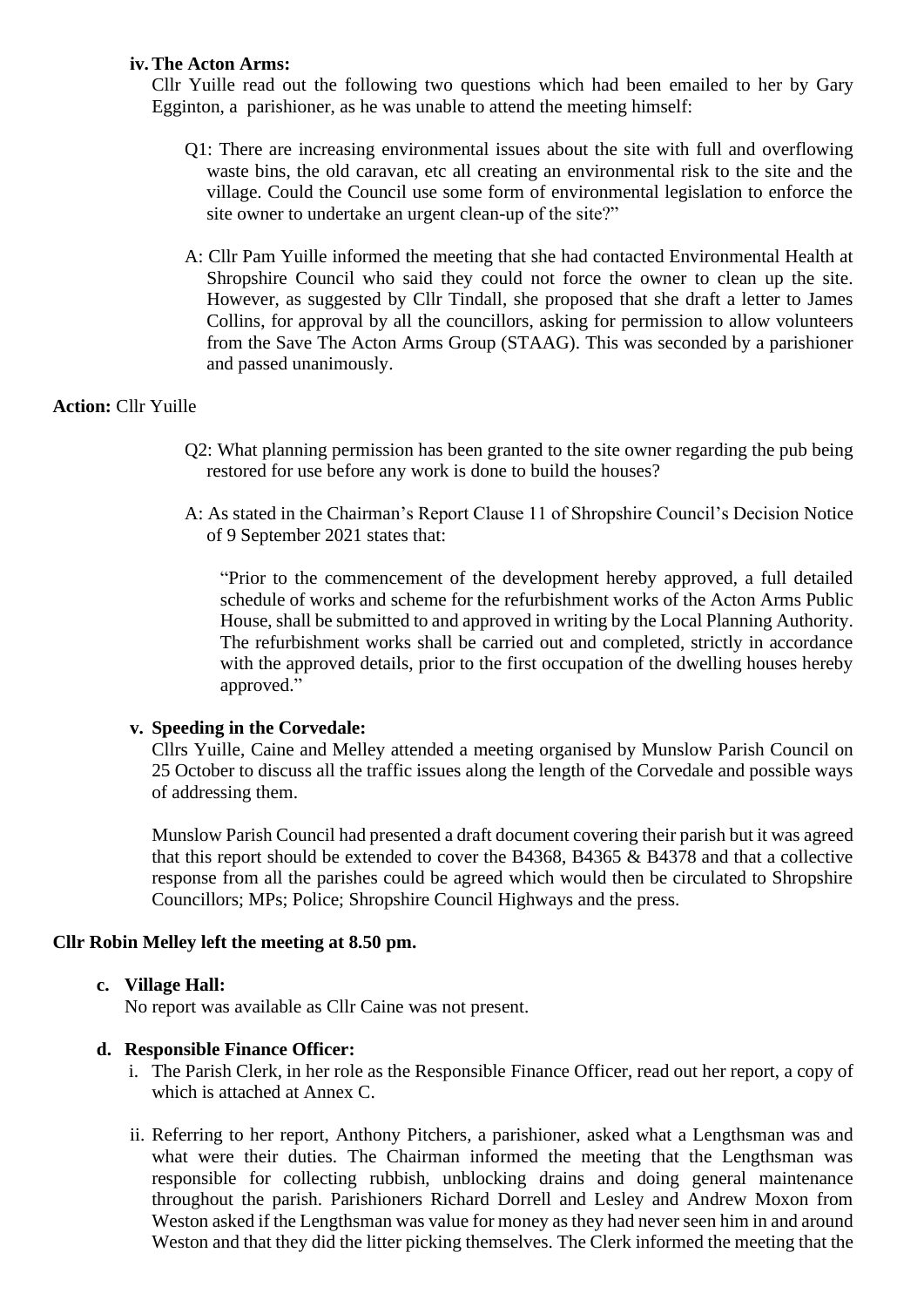Lengthsman produces a list of works completed during the month. However, it was noted that no-one actually checked his work. The Clerk informed the meeting that the Lengthsman was paid £10 an hour which included his transport, insurance and any materials required.

Tim Heatley, a parishioner, asked if there was any way that parishioners could alert the Lengthsman of any problems that they noticed. The Chairman suggested that any such matters should be report to the Clerk who would instruct the Lengthsman to attend to it.

#### **iii.Parish Finances:**

Anthony Pitchers, a parishioner, noted that there was a current account balance of £14,000 and asked the Clerk what the end of year forecast ie once all known debts had been paid. The Clerk informed the meeting that this would not be known until the end of the financial year, 5 April 2022. Anthony Pitchers responded that surely it must be possible to forecast what the likely balance would be before then as the council would need to know how much they have to spend, what additional projects could be brought forward or whether any surplus was going to be carried forward into the next year. The Chairman and Clerk seemed unsure firstly whether or not any surplus could be carried forward and, secondly, if it could be, how much could be carried forward. The Chairman implied that, should there be a surplus, the Parish Council would reduce the precept for the next financial year. Anthony Pitchers informed the Chairman and Clerk that this was not an acceptable way of running things. Surely before it was agreed to reduce the precept a budget should be prepared setting out the known expenditure for the forthcoming year plus any other projects which the council had agreed in advance would be of benefit to the parish. Once that had been established the precept could be set so that all known income would match the expenditure.

The Clerk reminded the meeting that the Parish Council could only spend money on particular things as set out in relevant legislation. Anthony Pitchers expressed concern that the parish council appeared to have no ideas on how to spend any surplus that was generated yet it was clear from the topics already discussed at this meeting that there were projects which would be ideal for the Parish Council to support.

#### **3. Any Other Parish Concerns.**

#### **a. Parish Newsletter:**

A Weston parishioner noted that a certain amount of parish council information was published in the Morville Parish Newsletter but that they never received a copy. It was noted that the Editor of the magazine, Carol Skinner, was reliant on volunteers to deliver it to the outlying hamlets. However, it was pointed out that the magazine was available via email. It was suggested that those who wished to receive a copy of the magazine in either paper or electronic form contact Carol Skinner.

#### b. **Survey about "Bridgnorth Future Connectivity Plans":**

Anthony Pitchers asked if the Parish Council was going to participate in this survey, which ends 21<sup>st</sup> November, and also encourage parishioners to do so by putting details of the survey on the Parish Council website. It was important to inform as many people as possible that the survey was not just about Bridgnorth but also related to the Taylor Wimpey development.

#### **c. Parish Council Website:**

- (1) Anthony Pitchers said that he thought it would be a very good idea if a link to the survey mentioned above could go on the website. It was important that methods of communication were improved as, currently, important information was not being passed on to members of the parish.
- (2) There was discussion about the Parish Council website, and the general standard of communication with parishioners. It was agreed that a Facebook page would be a useful addition to the methods currently used. It was noted the there already is a dormant Facebook page, 'Morville Village Community', which had been set up last year by Melanie Lewis. Steve